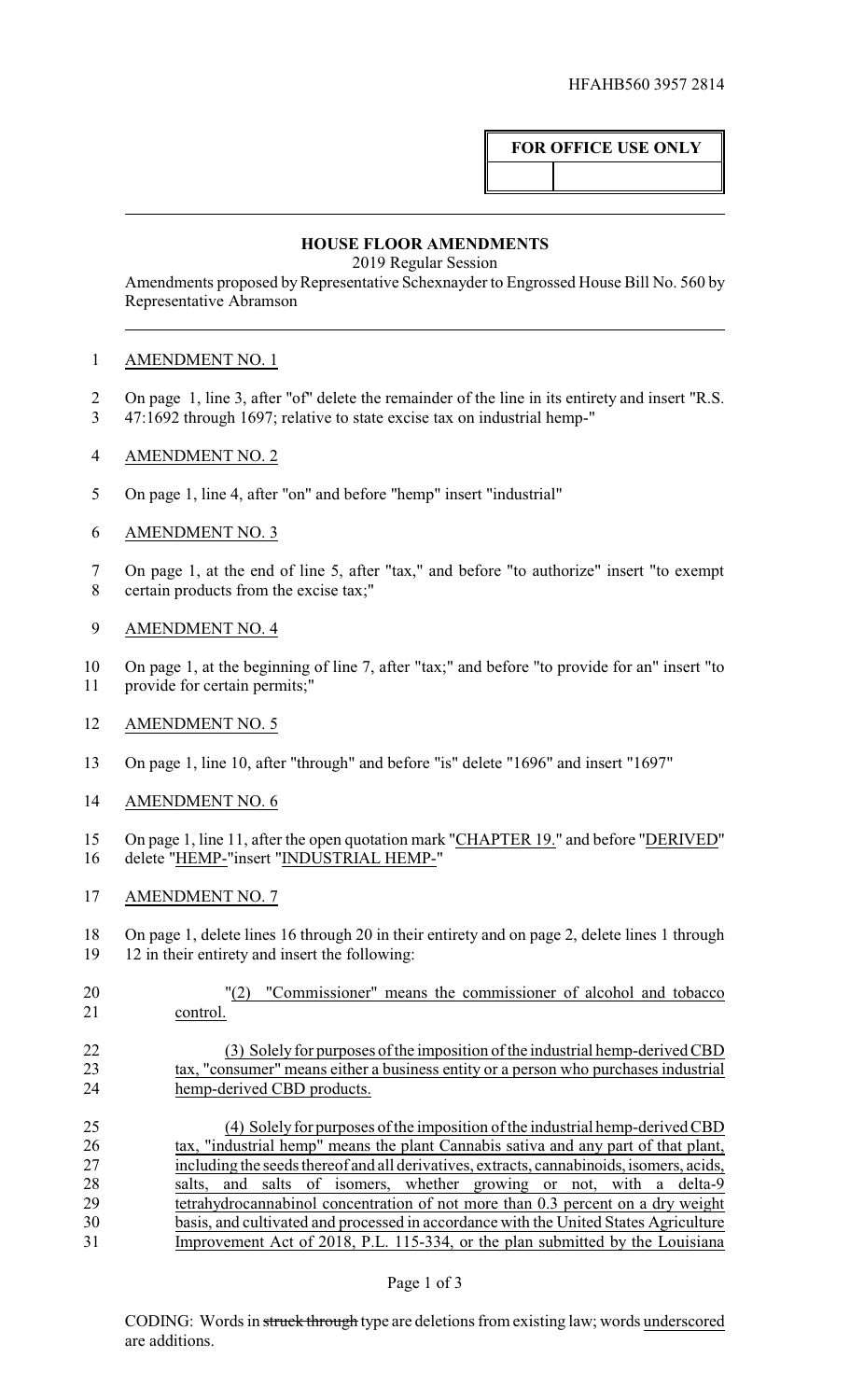| $\mathbf{1}$<br>$\overline{c}$<br>$\overline{3}$ | Department of Agriculture and Forestry that is in compliance with the U.S.<br>Department of Agriculture rules. Industrial hemp shall not include plants of the<br>Genus Cannabis that meet the definition of "marijuana" as defined in R.S. 40:961.                                                                                                                                                                                                |
|--------------------------------------------------|----------------------------------------------------------------------------------------------------------------------------------------------------------------------------------------------------------------------------------------------------------------------------------------------------------------------------------------------------------------------------------------------------------------------------------------------------|
|                                                  |                                                                                                                                                                                                                                                                                                                                                                                                                                                    |
| $\overline{\mathcal{A}}$<br>5                    | "Industrial hemp-derived CBD product" means any industrial hemp-<br>(5)<br>derived product that contains CBD intended for consumption or topical use.                                                                                                                                                                                                                                                                                              |
| 6<br>$\overline{7}$<br>8<br>9<br>10              | (6) Solely for purposes of the imposition of the industrial hemp-derived CBD<br>tax,"retail sale" means the sale or transfer of industrial hemp-derived CBD products<br>to a consumer for any purpose other than for resale and shall include all transactions<br>as the secretary, upon investigation, finds to be in lieu of sales. Resale shall include,<br>but not be limited to, the sale of industrial hemp-derived CBD products for further |
| 11                                               | processing into a product produced in accordance with R.S. 40:1046.                                                                                                                                                                                                                                                                                                                                                                                |
| 12<br>13<br>14<br>15<br>16                       | (7) Solely for purposes of the imposition of the industrial hemp-derived CBD<br>tax,"retailer" means a person or entity that sells or offers for sale industrial hemp-<br>derived CBD products to a consumer. Retailer shall also include any person or entity<br>that imports or causes to be imported from any other state industrial hemp-derived<br>CBD products for use or consumption.                                                       |
|                                                  |                                                                                                                                                                                                                                                                                                                                                                                                                                                    |
| 17                                               | (8) "Secretary" means the secretary of the Department of Revenue or his                                                                                                                                                                                                                                                                                                                                                                            |
| 18                                               | duly appointed representatives."                                                                                                                                                                                                                                                                                                                                                                                                                   |
| 19                                               | <b>AMENDMENT NO. 8</b>                                                                                                                                                                                                                                                                                                                                                                                                                             |
| 20                                               | On page 2, line 14, after "of" and before "hemp-derived" insert "industrial"                                                                                                                                                                                                                                                                                                                                                                       |
| 21                                               | <b>AMENDMENT NO. 9</b>                                                                                                                                                                                                                                                                                                                                                                                                                             |
| 22                                               | On page 2, line 16, after "price of" and before "hemp-derived" insert "industrial"                                                                                                                                                                                                                                                                                                                                                                 |
| 23                                               | <b>AMENDMENT NO. 10</b>                                                                                                                                                                                                                                                                                                                                                                                                                            |
| 24                                               | On page 2, delete line 18 in its entirety and insert the following:                                                                                                                                                                                                                                                                                                                                                                                |
| 25                                               | "other tax, and shall be reported monthly by the retailer on forms prescribed                                                                                                                                                                                                                                                                                                                                                                      |
| 26                                               | by the secretary and paid by the retailer on or before the twentieth day of the month                                                                                                                                                                                                                                                                                                                                                              |
| 27                                               | following the month to which the tax is applicable.                                                                                                                                                                                                                                                                                                                                                                                                |
|                                                  |                                                                                                                                                                                                                                                                                                                                                                                                                                                    |
| 28                                               | B. The provisions of this Section shall not apply to any CBD product that has                                                                                                                                                                                                                                                                                                                                                                      |
| 29                                               | been approved for marketing as a prescription medication by the United States Food                                                                                                                                                                                                                                                                                                                                                                 |
| 30                                               | and Drug Administration or that is recommended for therapeutic use pursuant to R.S.                                                                                                                                                                                                                                                                                                                                                                |
| 31                                               | 40:1046."                                                                                                                                                                                                                                                                                                                                                                                                                                          |
|                                                  |                                                                                                                                                                                                                                                                                                                                                                                                                                                    |
| 32                                               | <b>AMENDMENT NO. 11</b>                                                                                                                                                                                                                                                                                                                                                                                                                            |
| 33<br>34                                         | On page 2, delete line 29 in its entirety and on page 3 delete lines 1 through 4 in their<br>entirety and insert "Chapter."                                                                                                                                                                                                                                                                                                                        |
| 35                                               | <b>AMENDMENT NO. 12</b>                                                                                                                                                                                                                                                                                                                                                                                                                            |
| 36                                               | On page 3, between lines 9 and 10, insert the following:                                                                                                                                                                                                                                                                                                                                                                                           |
| 37                                               | "§1697. Permits                                                                                                                                                                                                                                                                                                                                                                                                                                    |
| 38<br>20                                         | $\underline{A(1)}$ Every person who sells or is about to engage in the business of selling<br>any industrial home derived CBD product shall first apply for and obtain                                                                                                                                                                                                                                                                             |

39 at retail, any industrial hemp-derived CBD product shall first apply for and obtain 40 a permit for each place of business from the office of alcohol and tobacco control.